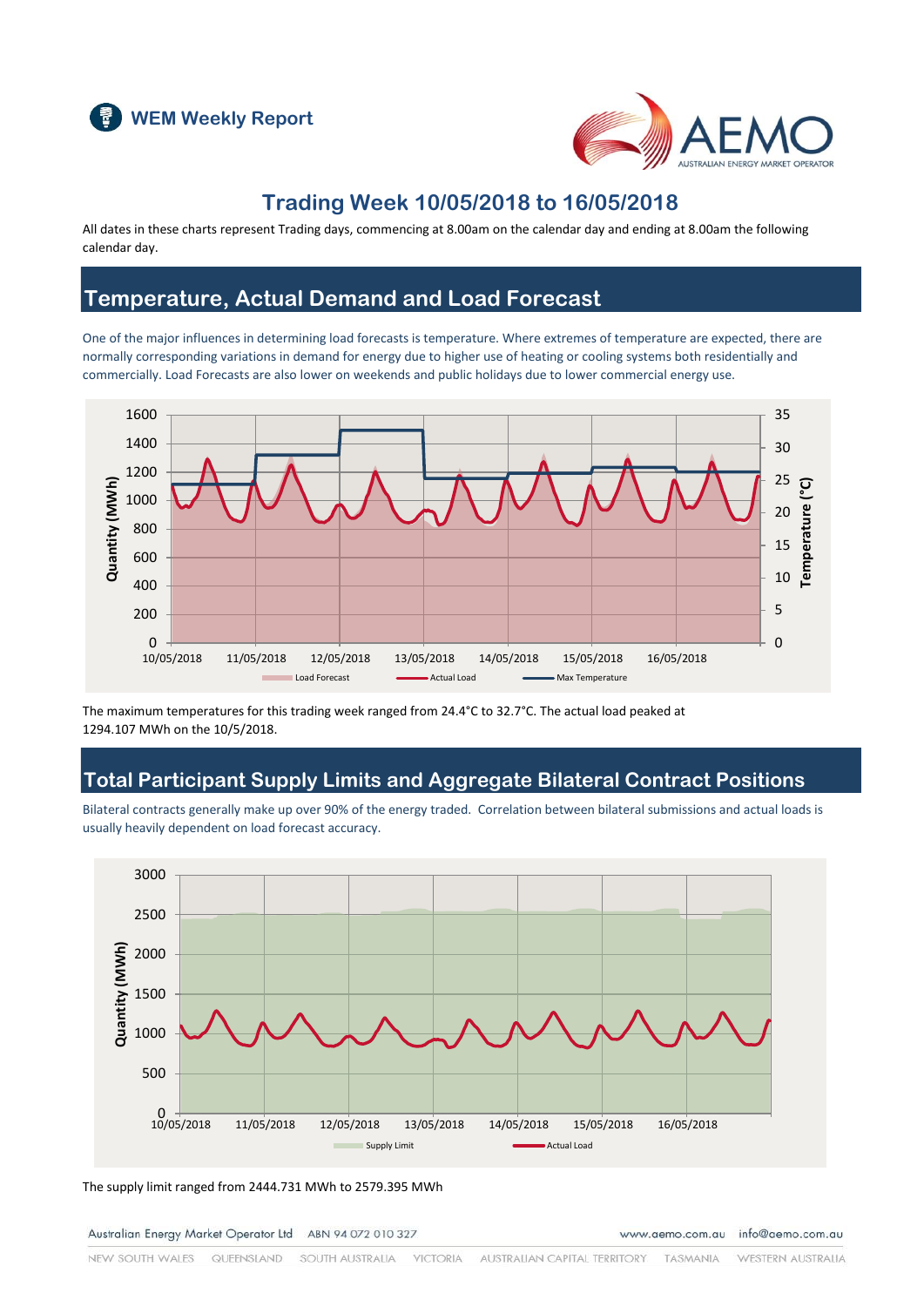# **Net Balancing Market Trades**

Bilateral contracts and STEM trading are generally based on the forecast energy requirements of Participants. When the forecast requirements are higher or lower than the actual requirements for a day, this Market energy must be bought and sold in the balancing mechanism. This graph shows the estimated net balancing trades.



The majority of the balancing activity this week occurred within Balancing Demand. The maximum balancing demand for the week reached 237.944 MWh on the 13/5/2018. The maximum balancing supply for the week reached -36.469 MWh on the 15/5/2012.

# **Total Traded Energy**

This chart represents a comparison between the total net energy that is traded in Bilateral Contracts, the STEM and the balancing mechanism. Balancing Supply represents cases in which the total contract position is greater than the demand and customers must supply energy back to balancing. Balancing Demand represents cases in which the total contract position is less than the demand and customers must purchase energy from balancing.



Total balancing supply equalled -268.821 MWh whereas total balancing demand equalled 31523.622 MWh. The Total STEM Traded quantity was 10560.566 MWh, with the STEM Clearing Quantity ranging between 1.023 MWh and 118.521 MWh.